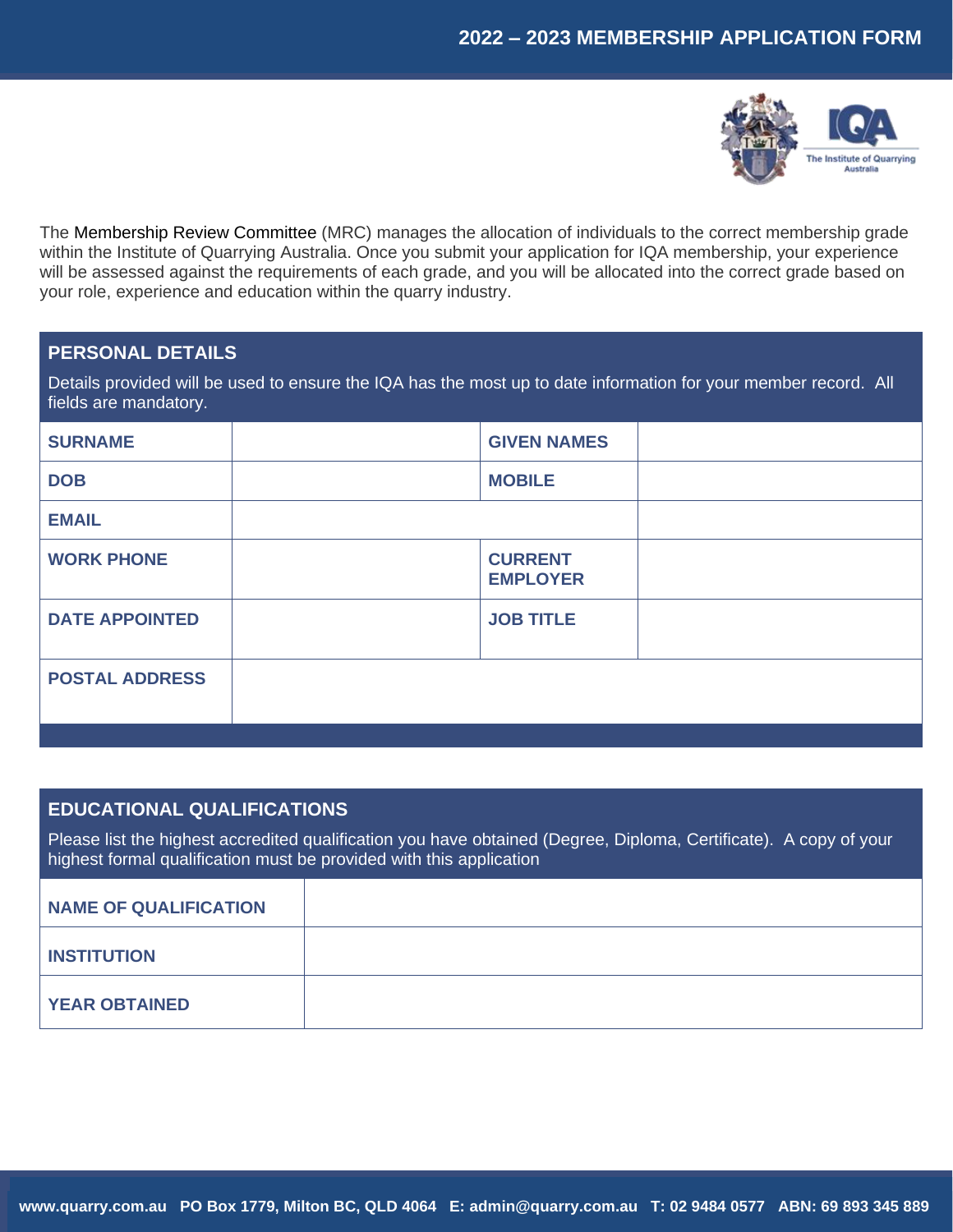

# **INDUSTRY EXPERIENCE**

Please list relevant industry experience to support your application

| <b>JOB TITLE</b> | <b>NAME OF EMPLOYER</b> | <b>NO. OF YEARS IN ROLE</b> |
|------------------|-------------------------|-----------------------------|
|                  |                         |                             |
|                  |                         |                             |
|                  |                         |                             |
|                  |                         |                             |

Please provide any additional information relevant to your Industry Experience that will support your application

# **PROFESSIONAL DEVELOPMENT**

Please provide details of professional development you require in the next 12 – 18 months. The IQA will contact you with details of relevant programs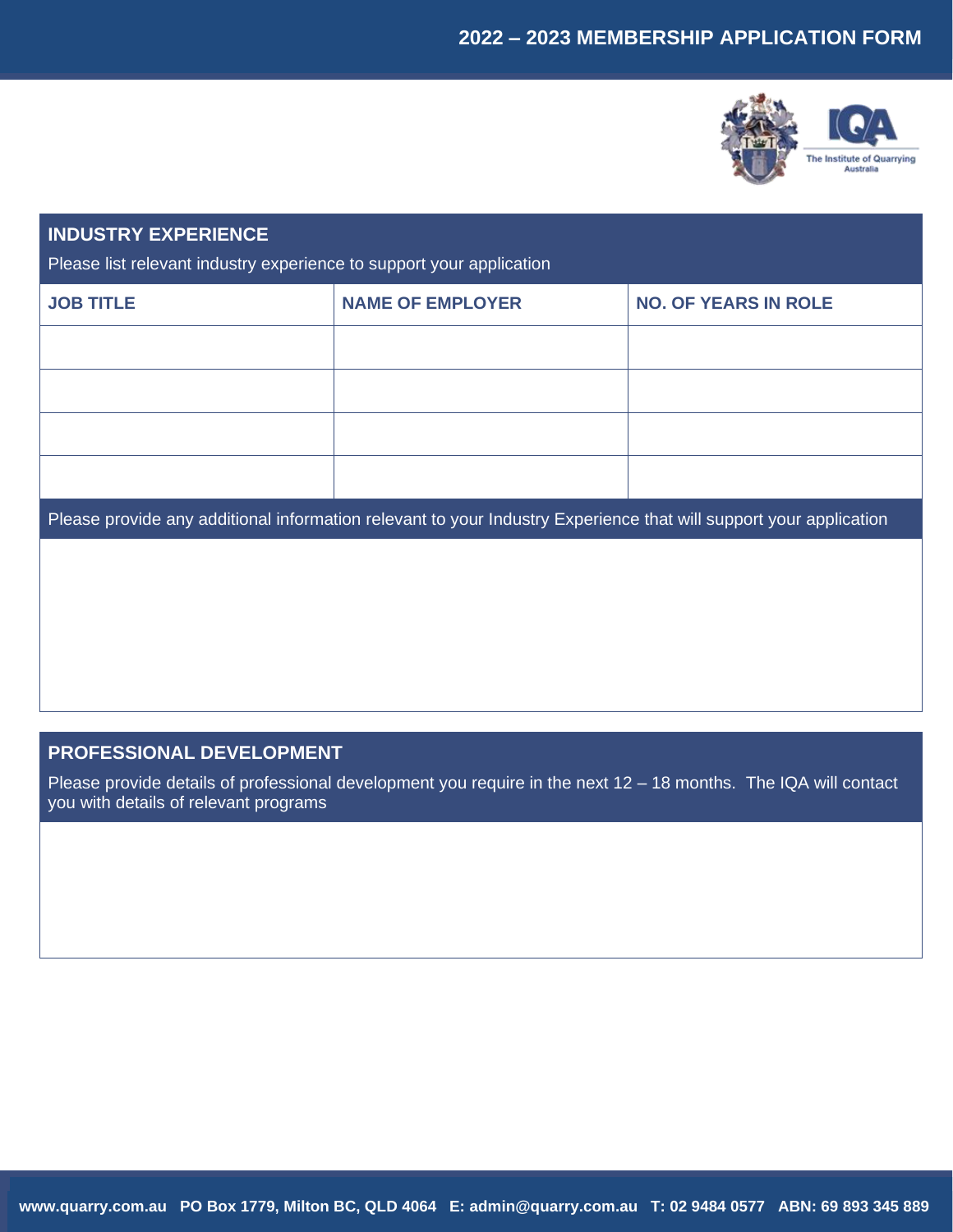

# **YOUNG MEMBERS NETWORK (YMN) AND WOMEN IN QUARRYING (WIQ)**

Please indicate below if you would like to know more about our IQA Networks

I would like to know more about the Young Members Network (YMN)

□ I would like to know more about Women in Quarrying (WIQ).

# **APPLICANT'S DECLARATION**

I hereby apply to become a member of the IQA. I certify that the statements made by me in this application are correct and acknowledge that the IQA can contact any institution or employer listed to verify qualifications or employment history if required. Should I be admitted as a member of the IQA, I will abide by the Institute's Code of Conduct.

| <b>NAME</b>      |  |
|------------------|--|
| <b>SIGNATURE</b> |  |
| <b>DATE</b>      |  |

# **MEMBERSHIP FEES**

The Institute of Quarrying Australia membership is renewed annually. The IQA membership cycle runs through 1 July to 30 June each year. A one-off application fee of \$95.00 plus the fee relevant to the membership grade is payable with this application.

\*\* If a member joins part way through the membership cycle, a pro-rata fee will be calculated, and **your card will be charged a pro rata amount** against the number of months remaining in the membership cycle.

| 2022-23 Membership Subscription Fee (Incl GST) |                   |  |
|------------------------------------------------|-------------------|--|
| <b>MEMBER GRADE</b>                            | <b>ANNUAL FEE</b> |  |
| Member                                         | \$311.00          |  |
| <b>Technical Member</b>                        | \$311.00          |  |
| <b>Associate Member</b>                        | \$311.00          |  |
| <b>Student</b>                                 | \$156.00          |  |
| Operator                                       | \$52.00           |  |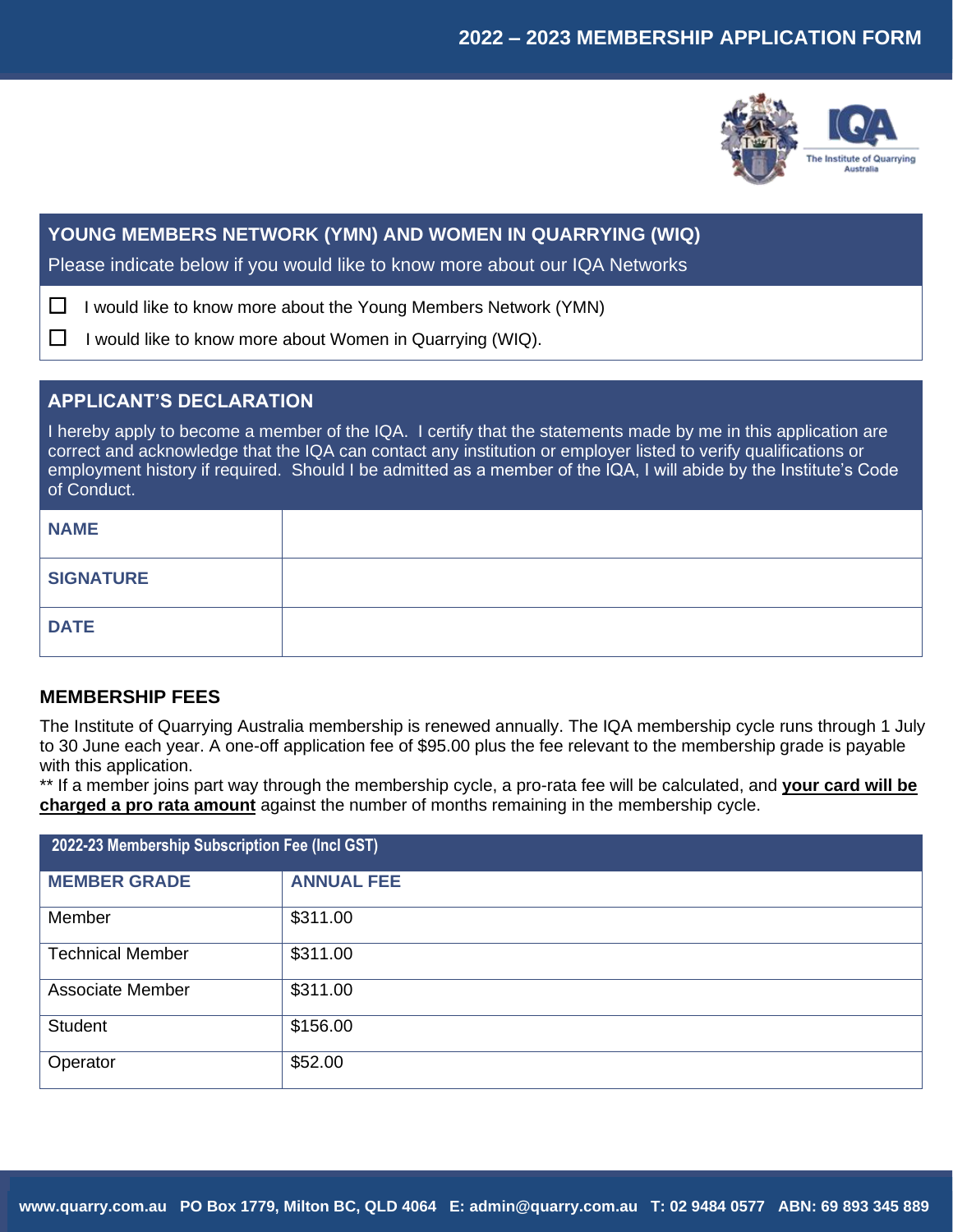# **2022 – 2023 MEMBERSHIP APPLICATION FORM**



| <b>PAYMENT DETAILS</b>                  |                                                                                                                                                                               |
|-----------------------------------------|-------------------------------------------------------------------------------------------------------------------------------------------------------------------------------|
| <b>TOTAL PAYABLE</b>                    | Applicable Membership Fee plus New Application Fee (\$95.00). **The IQA will apply the<br>pro rata discount to the Membership Fee depending on the month that you join.<br>\$ |
| <b>CREDIT CARD</b>                      | $MASTERCARD \square AMEX$<br>VISA $\Box$                                                                                                                                      |
| <b>CARD NUMBER</b>                      |                                                                                                                                                                               |
| <b>EXPIRY DATE</b>                      | <b>CVC</b>                                                                                                                                                                    |
| <b>CARDHOLDER'S</b><br><b>SIGNATURE</b> |                                                                                                                                                                               |

*For further information on IQA Membership Grades, requirements for each grade and the IQA's Privacy Policy visit [www.quarry.com.au.](file:///C:/Users/IQA/AppData/Local/Microsoft/Windows/INetCache/Content.Outlook/1XU312OG/www.quarry.com.au)*